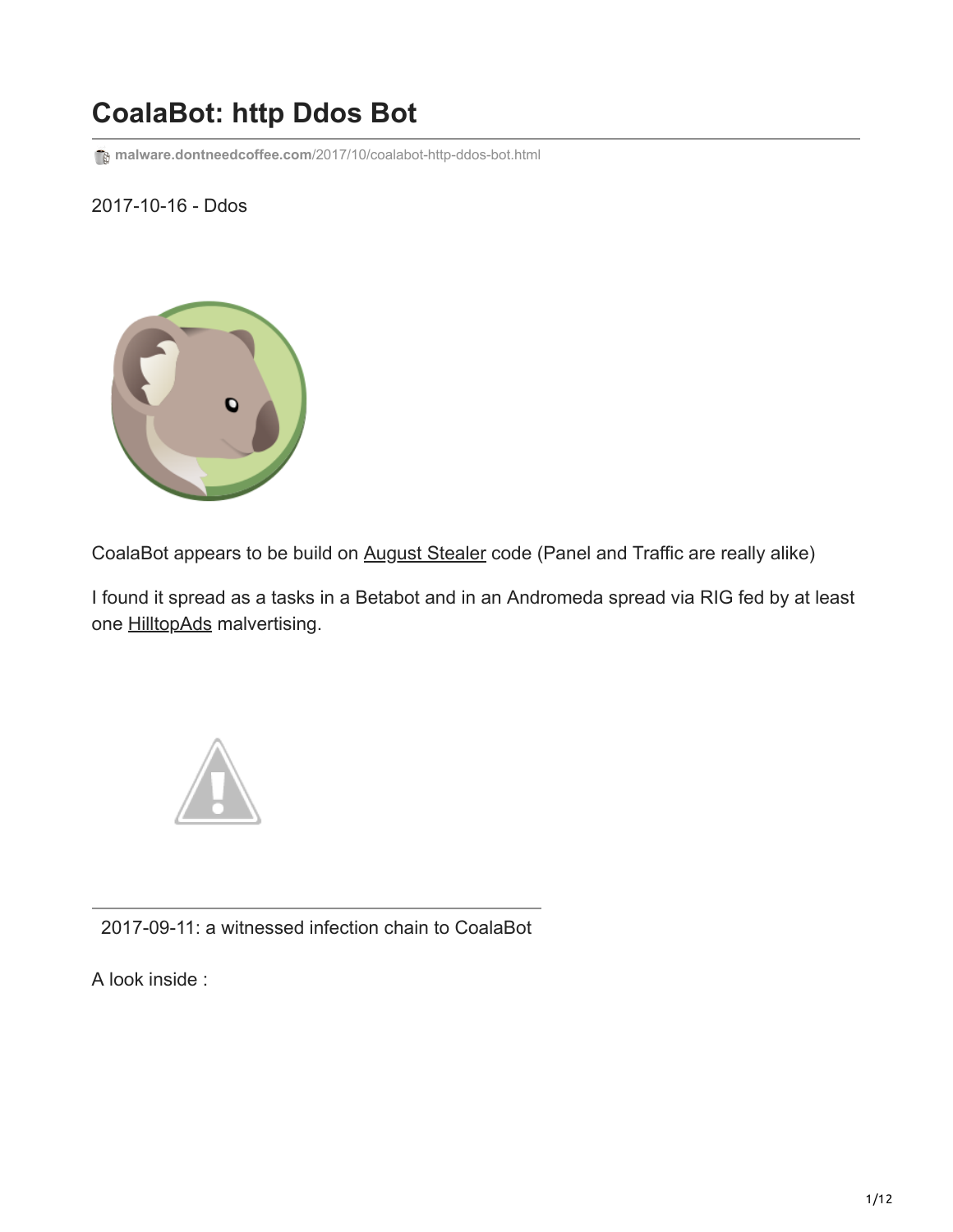

CoalaBot: Login Screen (August Stealer alike)



CoalaBot: Statistics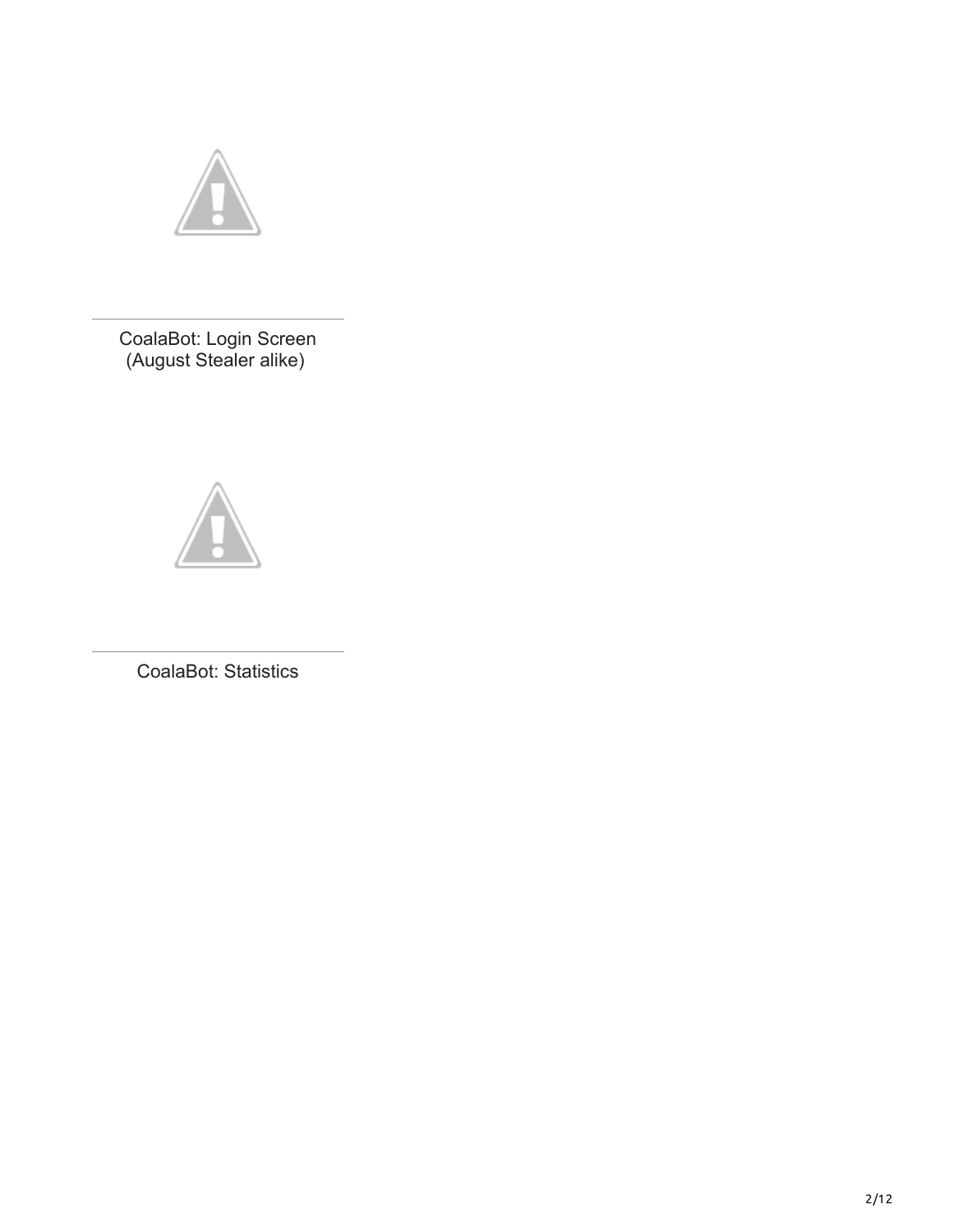

CoalaBot: Bots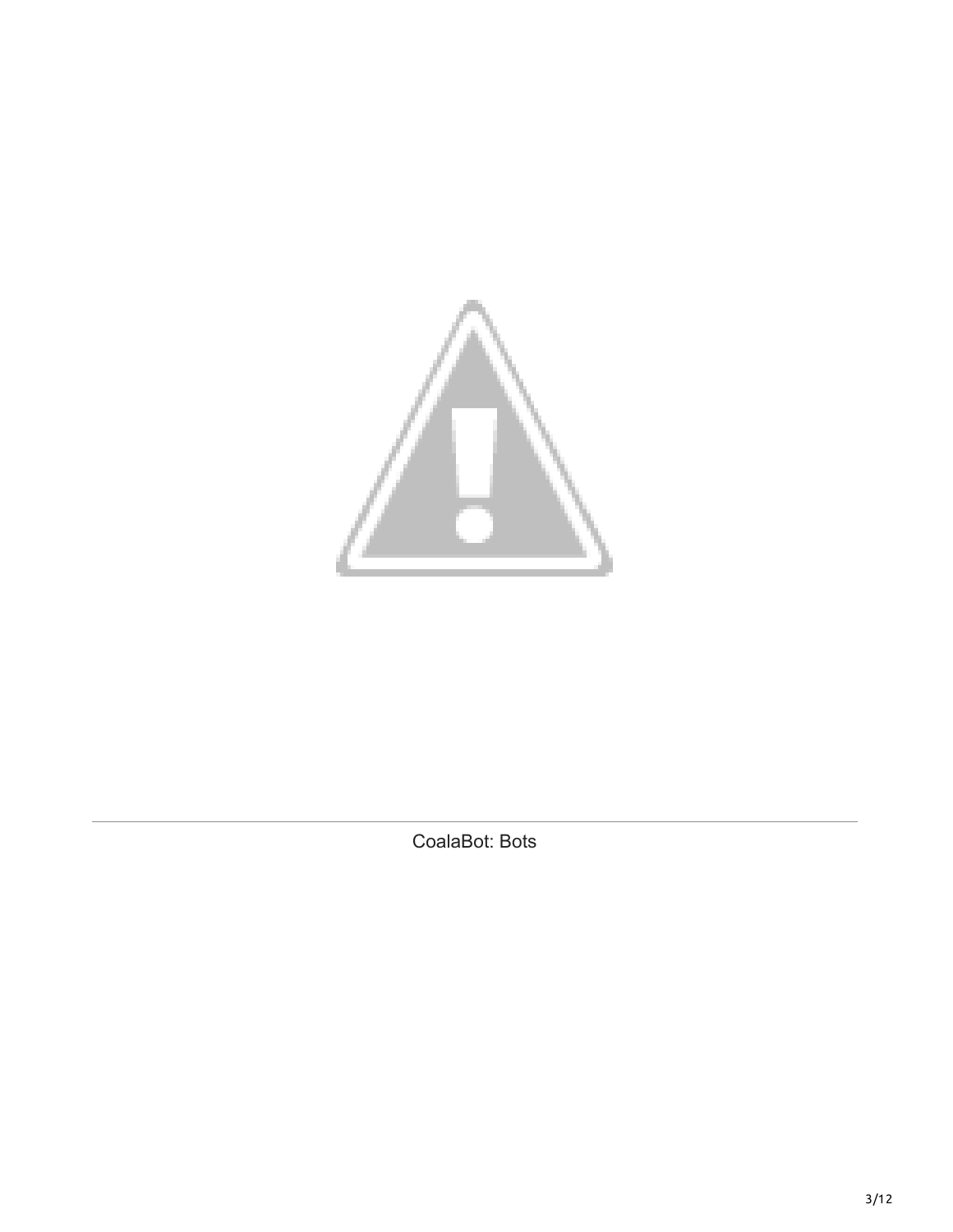

CoalaBot: Tasks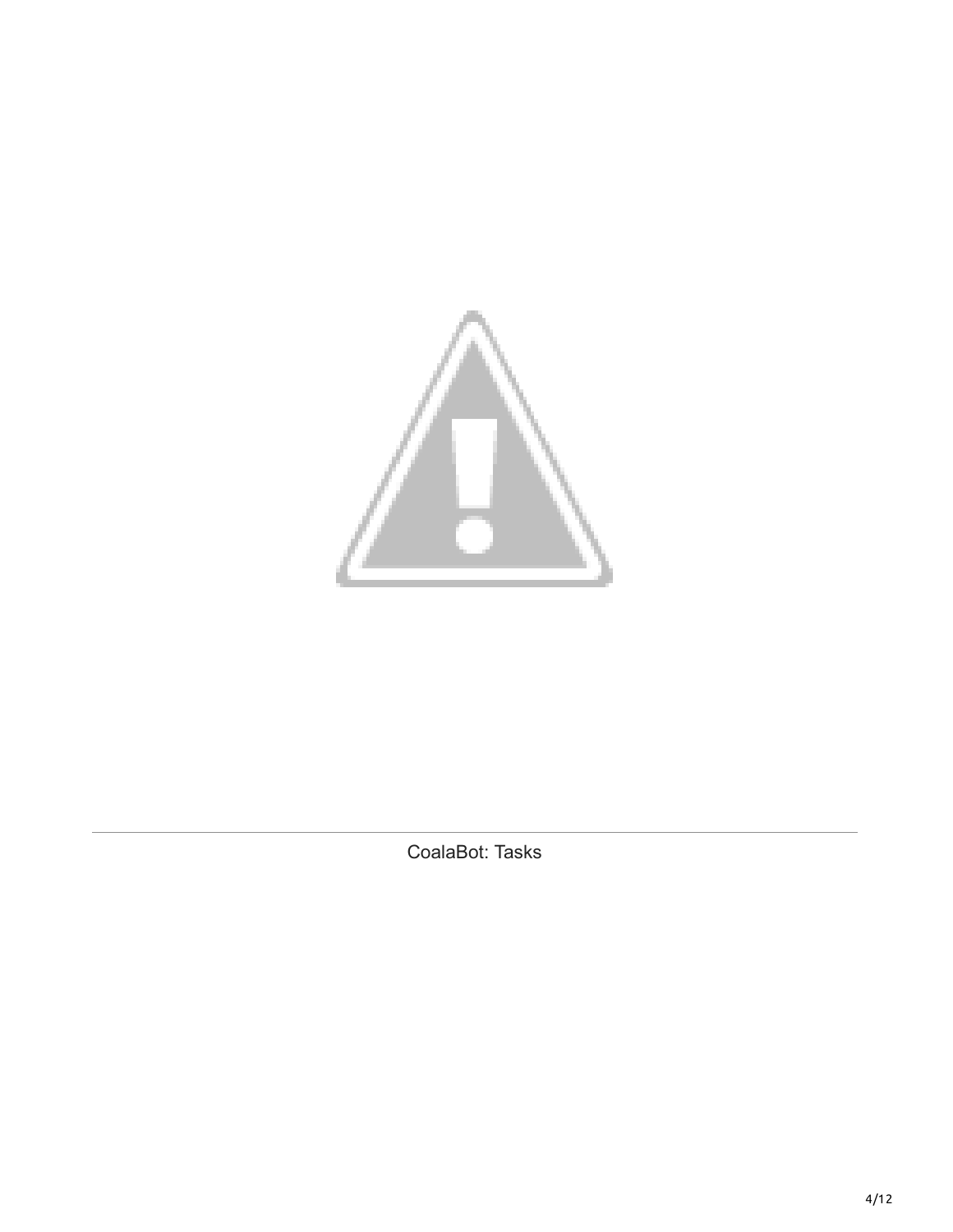

CoalaBot: Tasks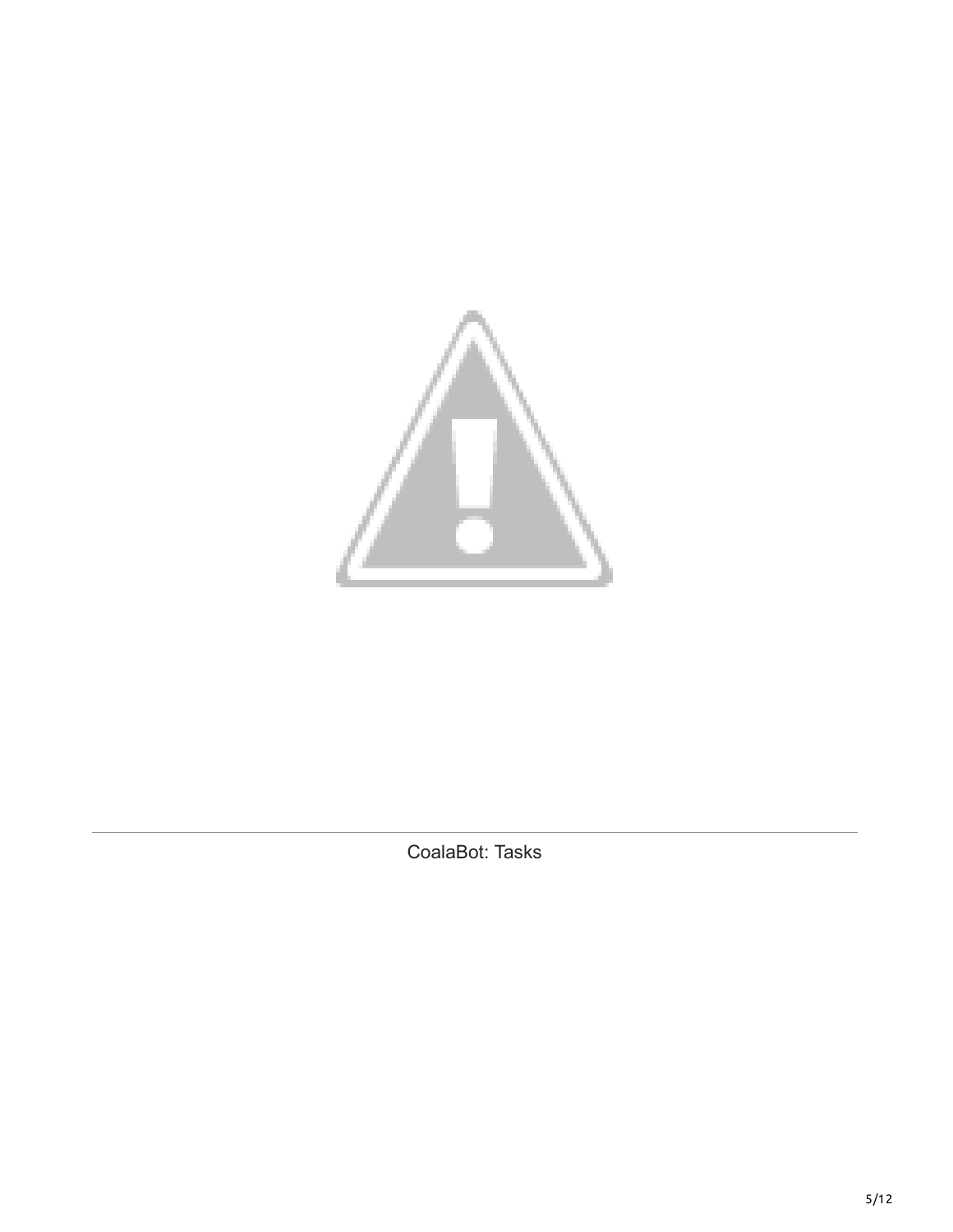

CoalaBot: New Taks (list)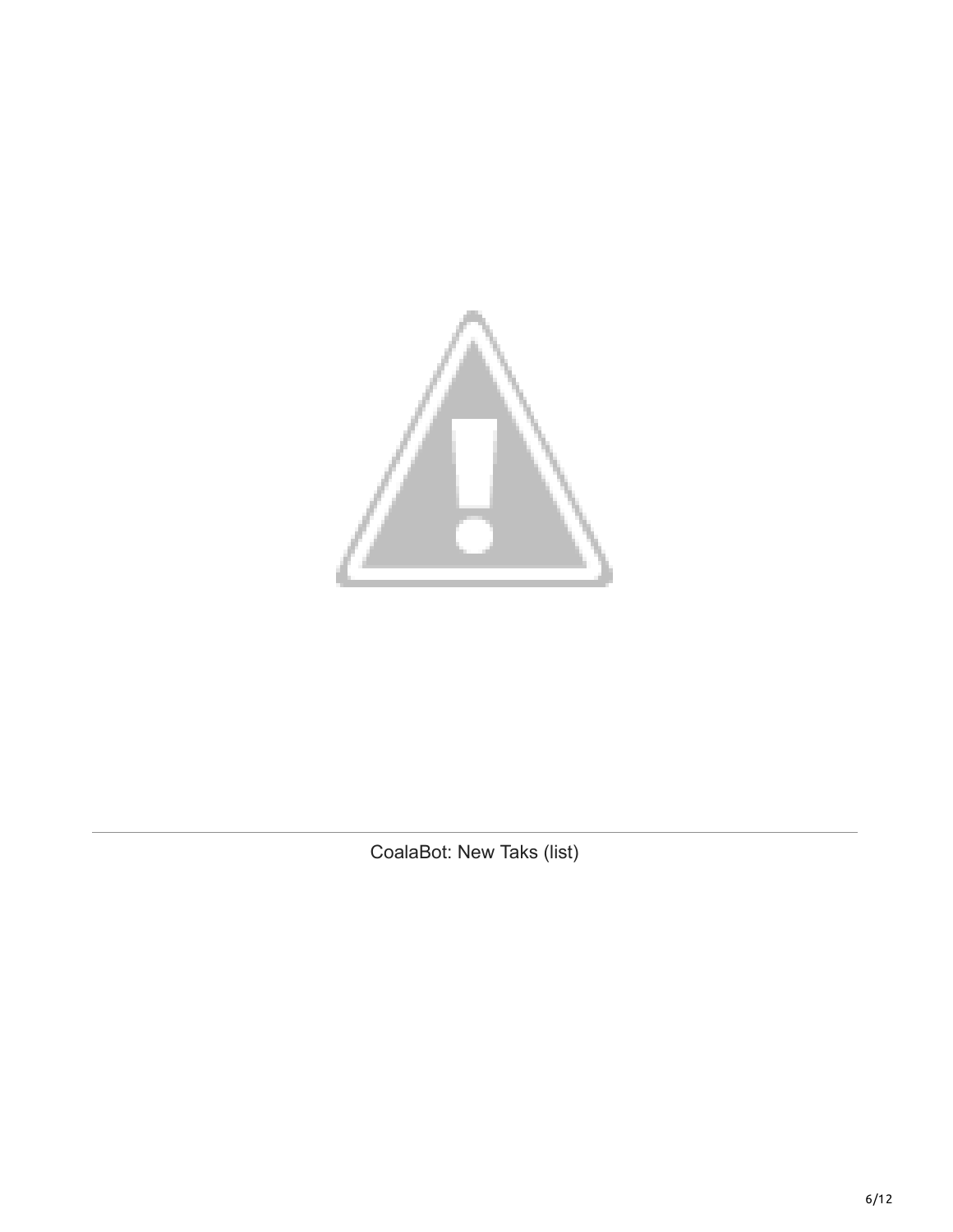

CoalaBot: https get task details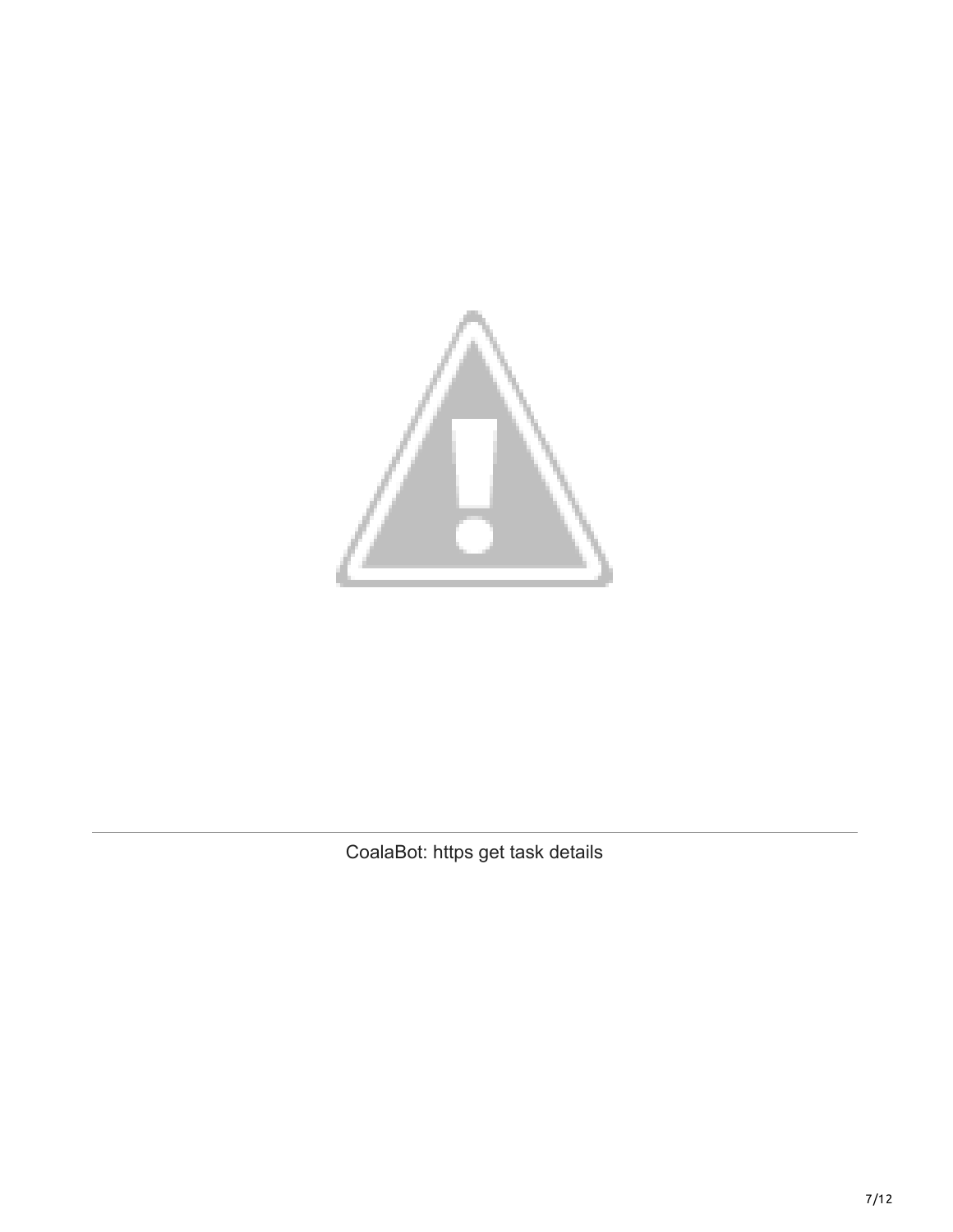

CoalaBot: http post task details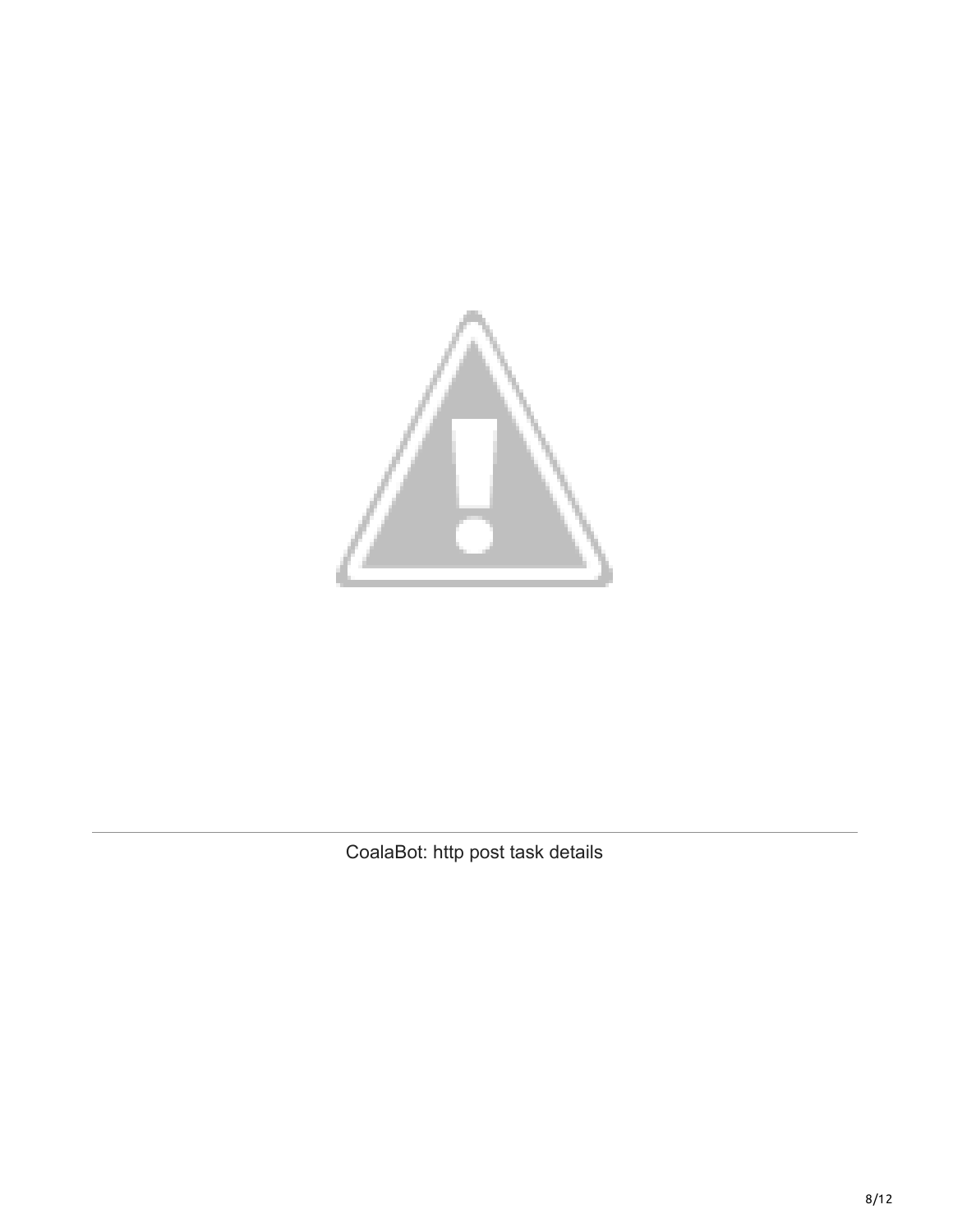

CoalaBot: Settings

Here is the translated associated advert published on 2017-08-23 by a user going with nick : Discomrade.

(Thanks to Andrew Komarov and others who provided help here).

Coala Http Ddos Bot

------------------------------------------

The software focuses on L7 attacks (HTTP). Lower levels have more primitive attacks.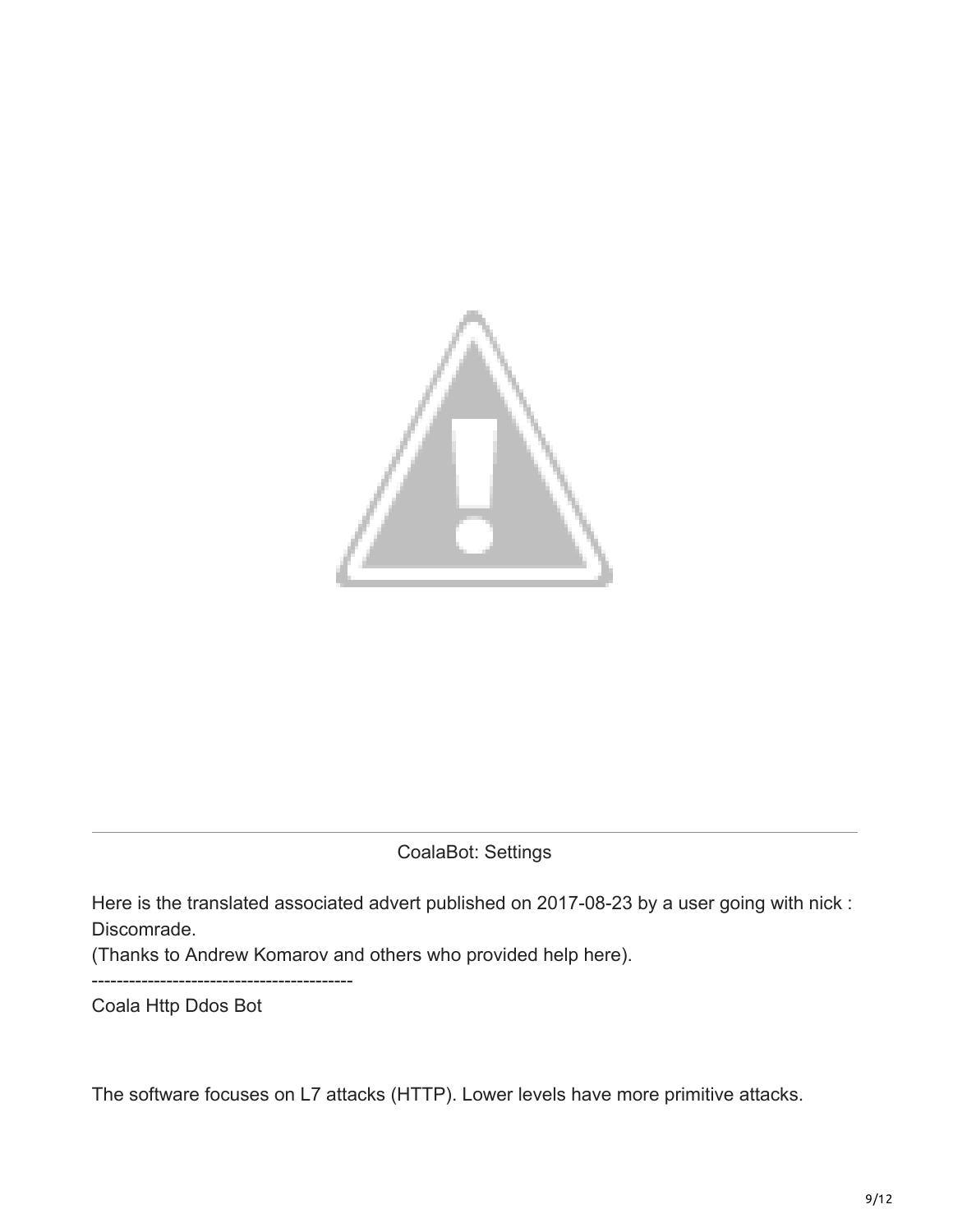Attack types:

- ICMP (PING) FLOOD
- UDP FLOOD
- TCP FLOOD
- HTTP ARME
- HTTP GET \*
- HTTP POST \*
- HTTP SLOWLORIS \*
- HTTP PULSE WAVE \*

\* - Supports SMART mode, i.e. bypasses Cloudflare/Blazingfast and similar services (but doesn't bypass CAPTCHA). All types except ICMP/UDP have support for using SSL.

Binary:

• .NET 2.0 x86 (100% working capacity WIN XP - WIN 7, on later versions ОС .NET 2.0 disabled by default)

- ~100kb after obfuscation
- Auto Backup (optional)
- Low CPU load for efficient use
- Encryption of incoming/outgoing traffic
- No installation on machines from former CIS countries(RU/UA/BL/KZ/...)
- Scan time non-FUD. Contact us if you need a recommendation for a good crypting service.
- Ability to link a build to more than one gate.

#### Panel:

- Detailed statistics on time online/architecture/etc.
- List of bots, detailed information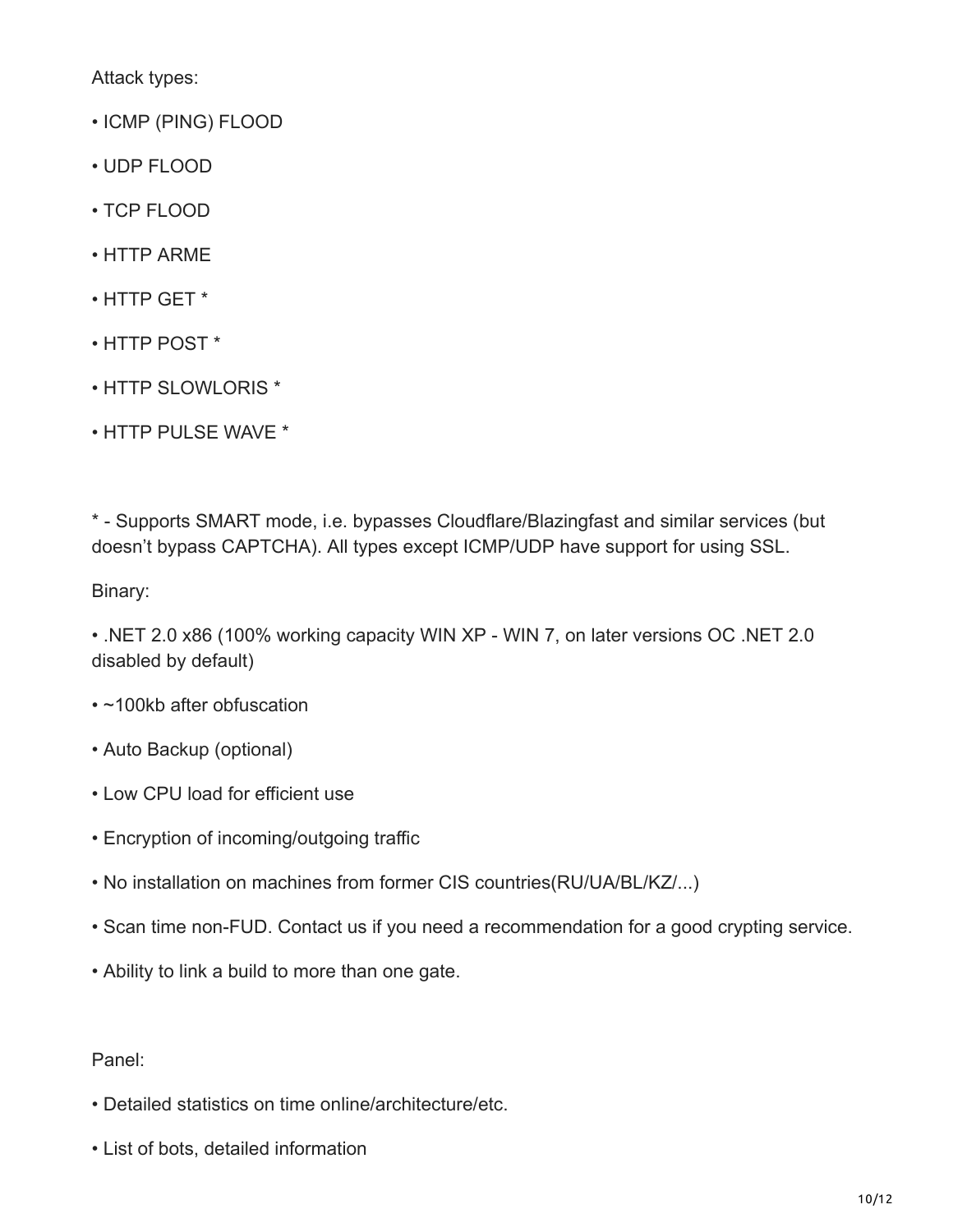- Number count of requests per second (total/for each bot)
- Creation of groups for attacks
- Auto sorting of bots by groups
- Creation of tasks, the ability to choose by group/country
- Setting an optional time for bots success rate

### Other:

- Providing macros for randomization of sent data
- Support of .onion gate
- Ability to install an additional layer (BOT => LAYER => MAIN GATE)

Requirements:

- PHP 5.6 or higher
- MySQL
- Module for MySQLi(mysqli\_nd); php-mbstring, php-json, php-mcrypt extensions

Screenshots:

- Statistics- [http://i.imgur.com/FUevsaS.jpg](https://i.imgur.com/FUevsaS.jpg)
- Bots - [http://i.imgur.com/nDwl9pY.jpg](https://i.imgur.com/nDwl9pY.jpg)
- Created tasks [http://i.imgur.com/RltiDhl.png](https://i.imgur.com/RltiDhl.png)
- Task List [http://i.imgur.com/tqEEpX0.jpg](https://i.imgur.com/tqEEpX0.jpg)
- Settings [http://i.imgur.com/EbhExjE.jpg](https://i.imgur.com/EbhExjE.jpg)

Price: